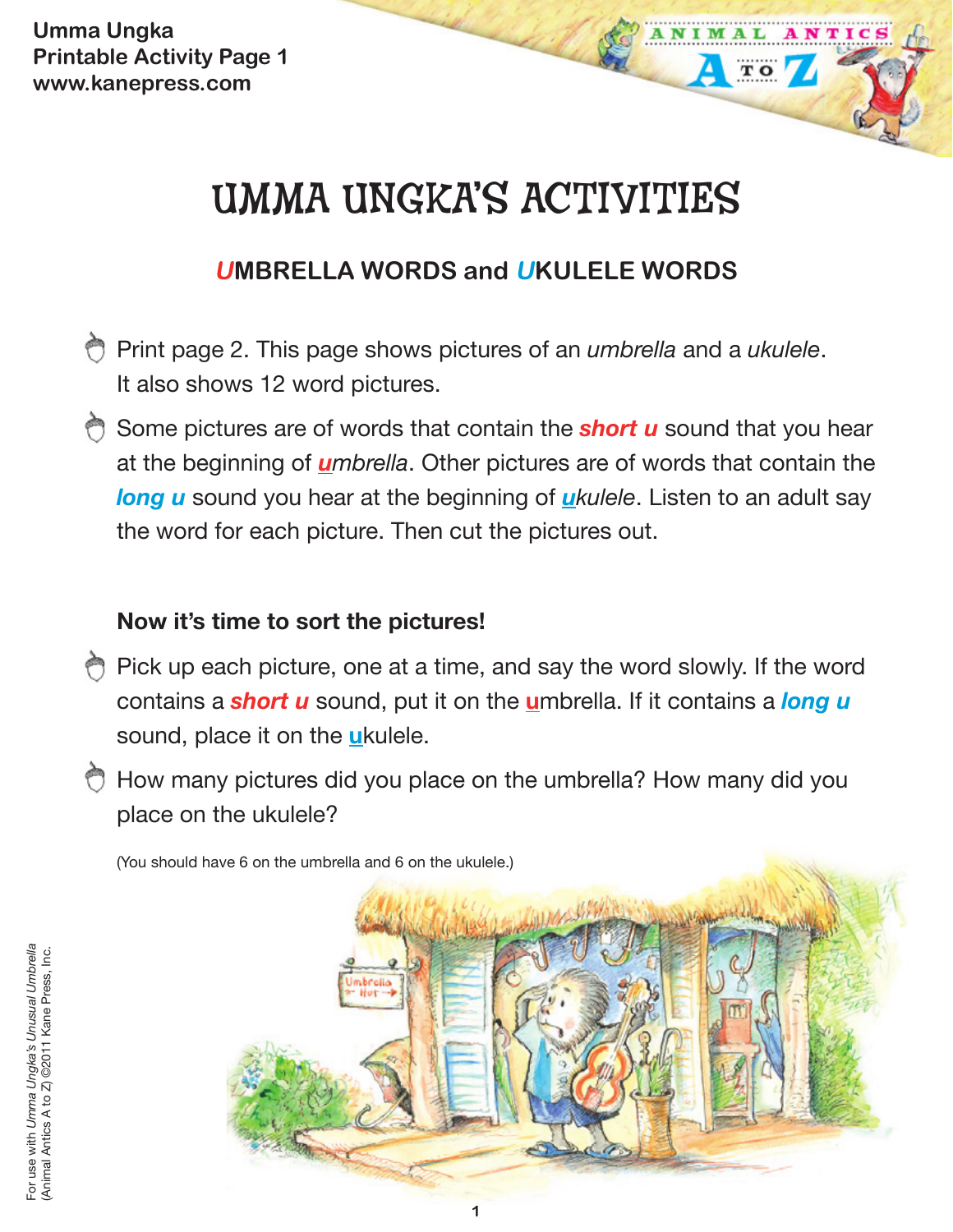**Umma Ungka Printable Activity Page 2 www.kanepress.com**

**For use with UMBRELLA WORDS AND UKULELE WORDS!**



 $T$  O

 $\overline{\mathbf{A}}$ 

For use with Umma Ungka's Unusual Umbrella<br>(Animal Antics A to Z) ©2011 Kane Press, Inc. For use with *Umma Ungka's Unusual Umbrella* (Animal Antics A to Z) ©2011 Kane Press, Inc.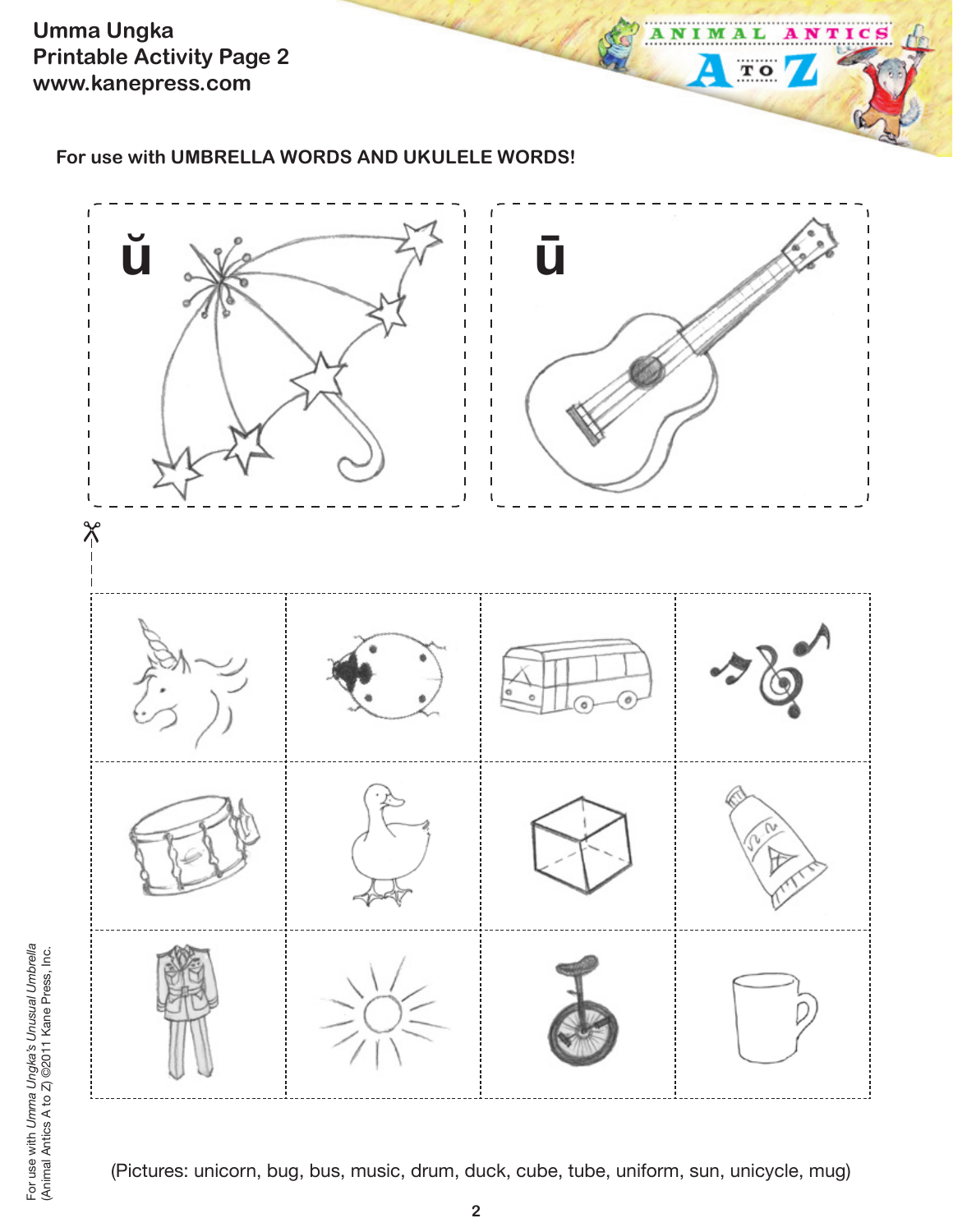**Umma Ungka Printable Activity Page 3 www.kanepress.com**

## **MAKE UMMA UNGKA'S UMBRELLA!**

You will need:

- $\sim$  an umbrella (ask an adult if you may borrow an old umbrella)
- ~ string (eight 8-inch pieces)
- $~\sim$  glue

Print page 5 with pictures of 16 butterflies. On each butterfly is a word containing the *short u* sound. Color the butterflies if you like and cut them out.



**TO** 

#### **Let's make Umma Ungka's umbrella!**

- Tie one end of a piece of string to the tip of each umbrella rib. (You will have eight strings hanging down from the umbrella.)
- Sandwich the other end of each piece of string between two paper butterflies and glue them together. (*HINT:* Be sure to apply glue to the string, too.)
- Now sound out all the butterfly words hanging from the umbrella. What does each word mean?
- Did you sound out all the words correctly? Congratulations! You are a COOL reader!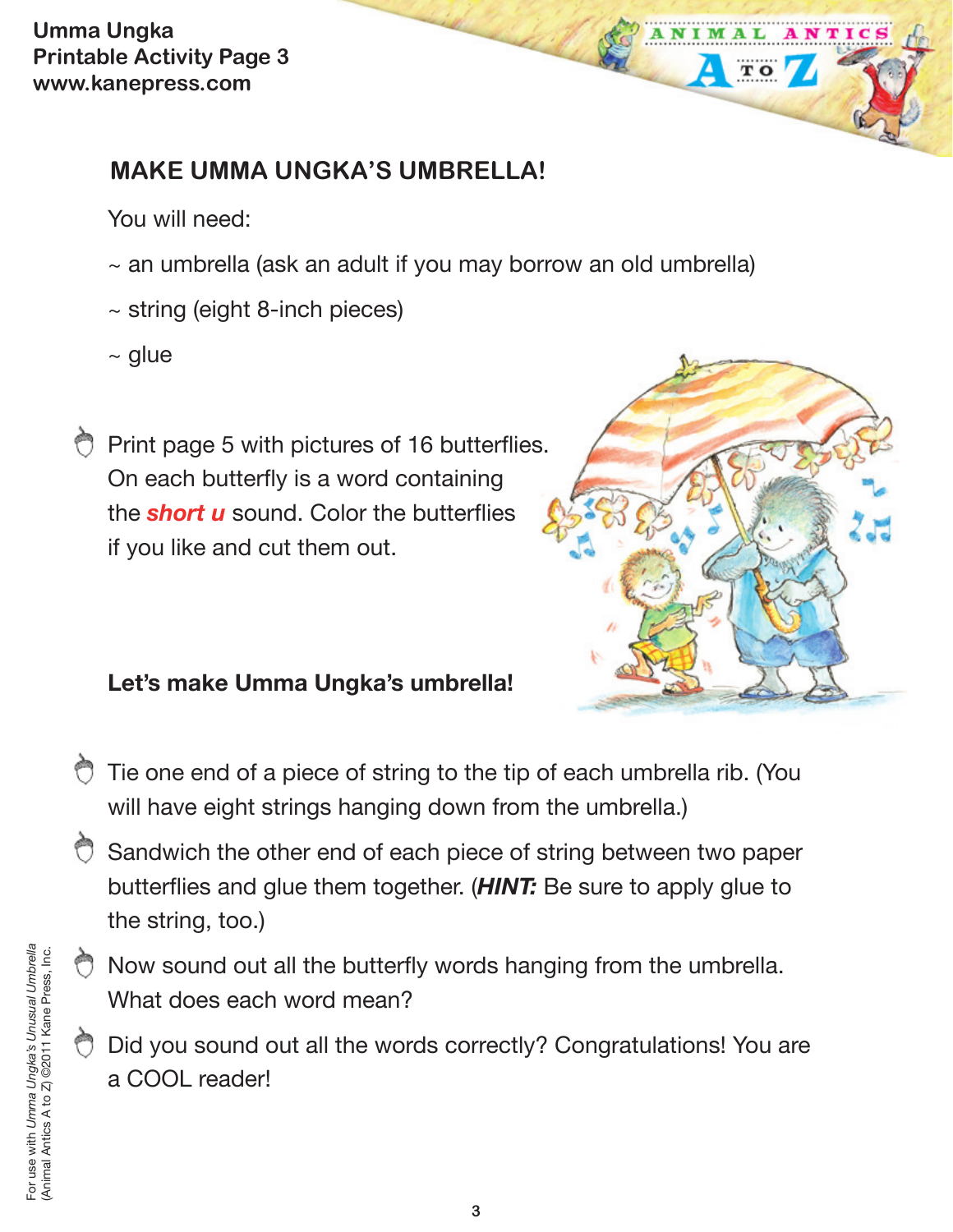**Umma Ungka Printable Activity Page 4 www.kanepress.com**



ANTICS

ANIMAL

 $\overline{\mathbf{A}}$ 

 $TQ$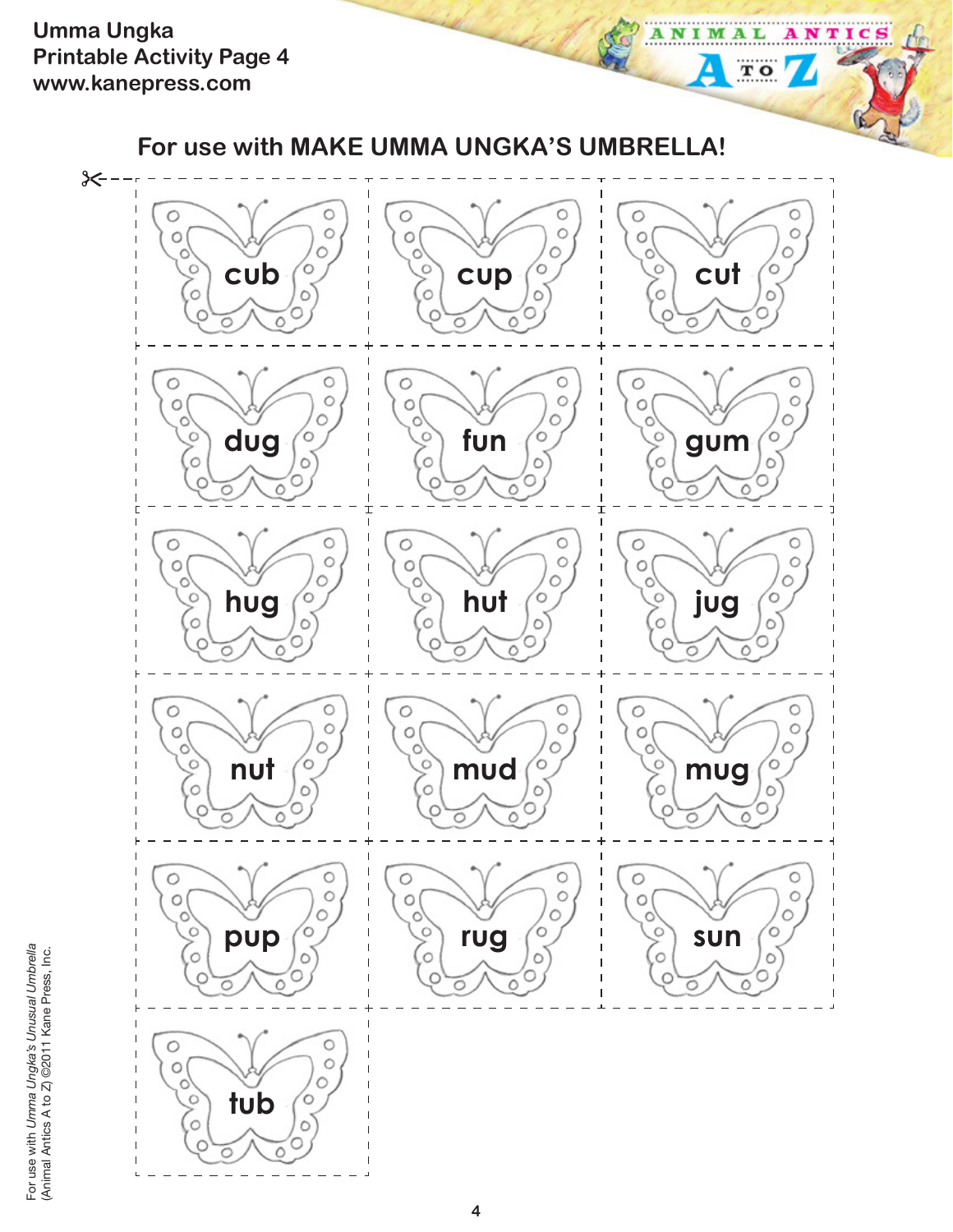Hi, kids!

Yum, yum, yum! A COOL salad tastes delicious on a hot, sunny day. And you'll feel cool as a cucumber after you eat this healthy treat.

Your chum, Umma Ungka

# **UMMA UNGKA'S "COOL AS A CUCUMBER" SALAD**

(Remember! Ask an adult for permission and help before you start.)

Makes 6–8 servings.

Into a small saucepan, pour:

↑ 1 cup water

Bring water to a boil and add:

**1/3 cup bulgur wheat** 

Return to a boil, then quickly cover, remove from heat, and set aside for 1 hour.

Chop and mix together in large bowl:

- **う 1 English cucumber (unpeeled)**
- 1/2 red bell pepper
- 1 plum tomato
- 4 green onions (scallions)
- **1/2 cup baby spinach leaves**
- **1** Tablespoon dried mint
- $\bigcirc$  1/4 cup fresh lemon juice
- 1/4 cup olive oil
- salt and pepper to taste

Fluff bulgur wheat with a fork and then combine with vegetable mix. Adjust seasonings and serve. Refrigerate any leftovers to serve the next day.

TO



Be sure to put this recipe in your Animal Antics recipe folder!

**NOTE TO PARENT/TEACHER:** Make sure children are not allergic to any of the ingredients in this recipe.